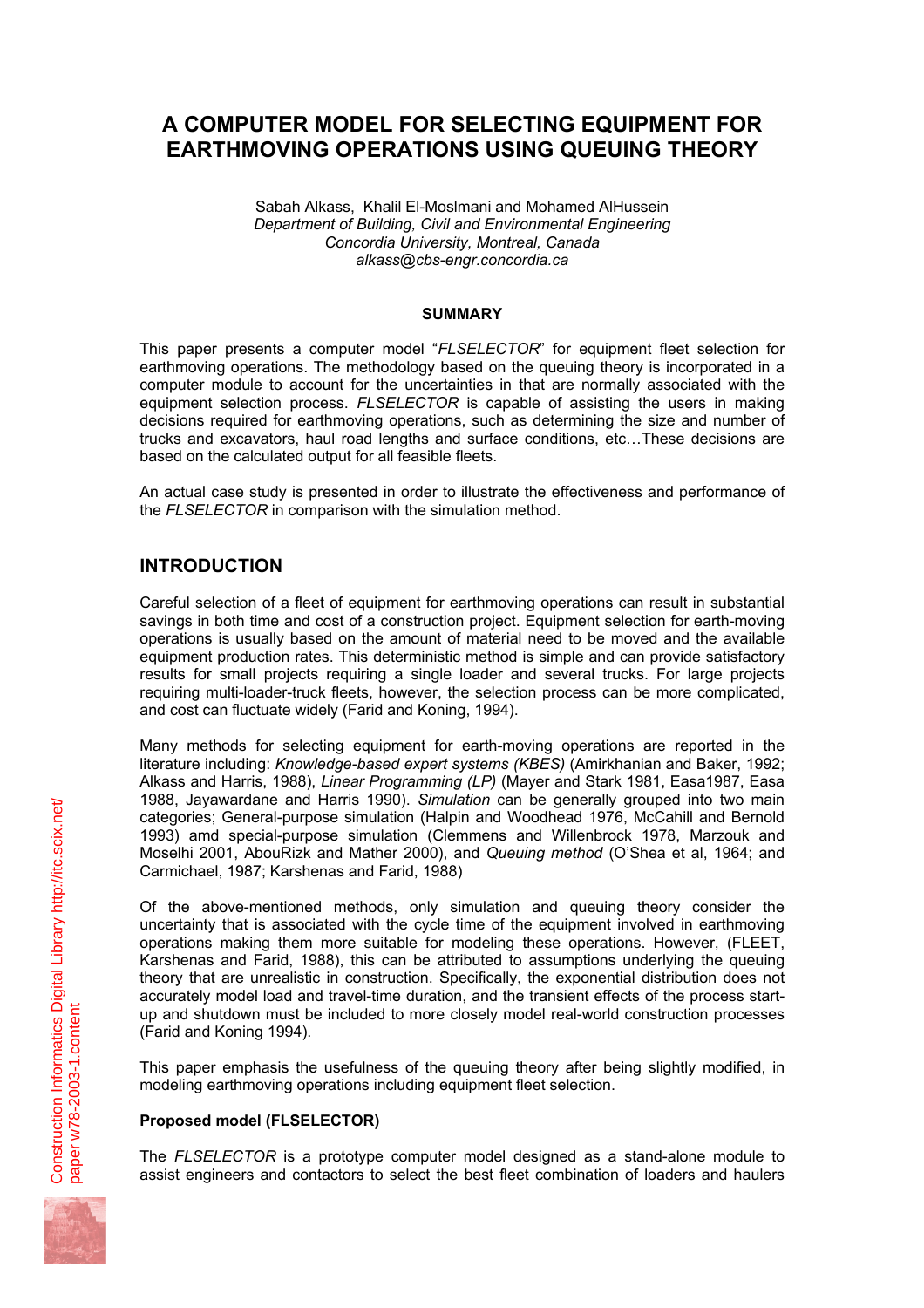that can complete an earthmoving operation with optimum output (least cost, maximum production, or minimum project duration). *FLSELECTOR* provides the user with a list of the best ten fleet alternatives. In addition to the fleet selection, *FLSELECTOR* allows the user to compare between the outputs of the different hauling routes from the loading to the dumping area. *FLSELECTOR* is implemented using Visual Basic for Application (VBA) and Microsoft Excel 2000, and it consists of one main module, with multi-page tab controls. Figure 1 illustrates the module's flow chart.

Based on the user's input data regarding the project characteristics (Altitude, hauling road grade and rolling resistance and type of soil) and the selected type of loader the system calculates equipment performance and performs the selection process. The module matches between the selected type of loader and the different available types of haulers in order to select the most appropriate haulers that can work with the selected loader. Different fleet configurations are listed, and using queuing method the production, duration, and cost/unit are calculated for each fleet, and the best ten fleets can be listed according to a selected criterion. The user can select the suitable fleet from the list and then repeat the process again for the different hauling routes.

As shown in Figure (1), the process starts with entering the project information, weather condition, haul road conditions, and the type of material to be hauled in addition to its quantity. Loader selection with its components should be completed before launching the matching process to select the appropriate haulers to work with the loader, in this selection process dimensional, capacity, and safety criteria should be satisfied.

Time components for all equipment are calculated, and different fleet configurations are listed. Using queuing method the production, duration, and cost unit are calculated for each fleet, and the best ten fleets can be listed according to a selected criterion. The user can select the suitable fleet from the list and then repeat the process again for the different hauling routes.



**Figure 1** Fleet selection process and Data analysis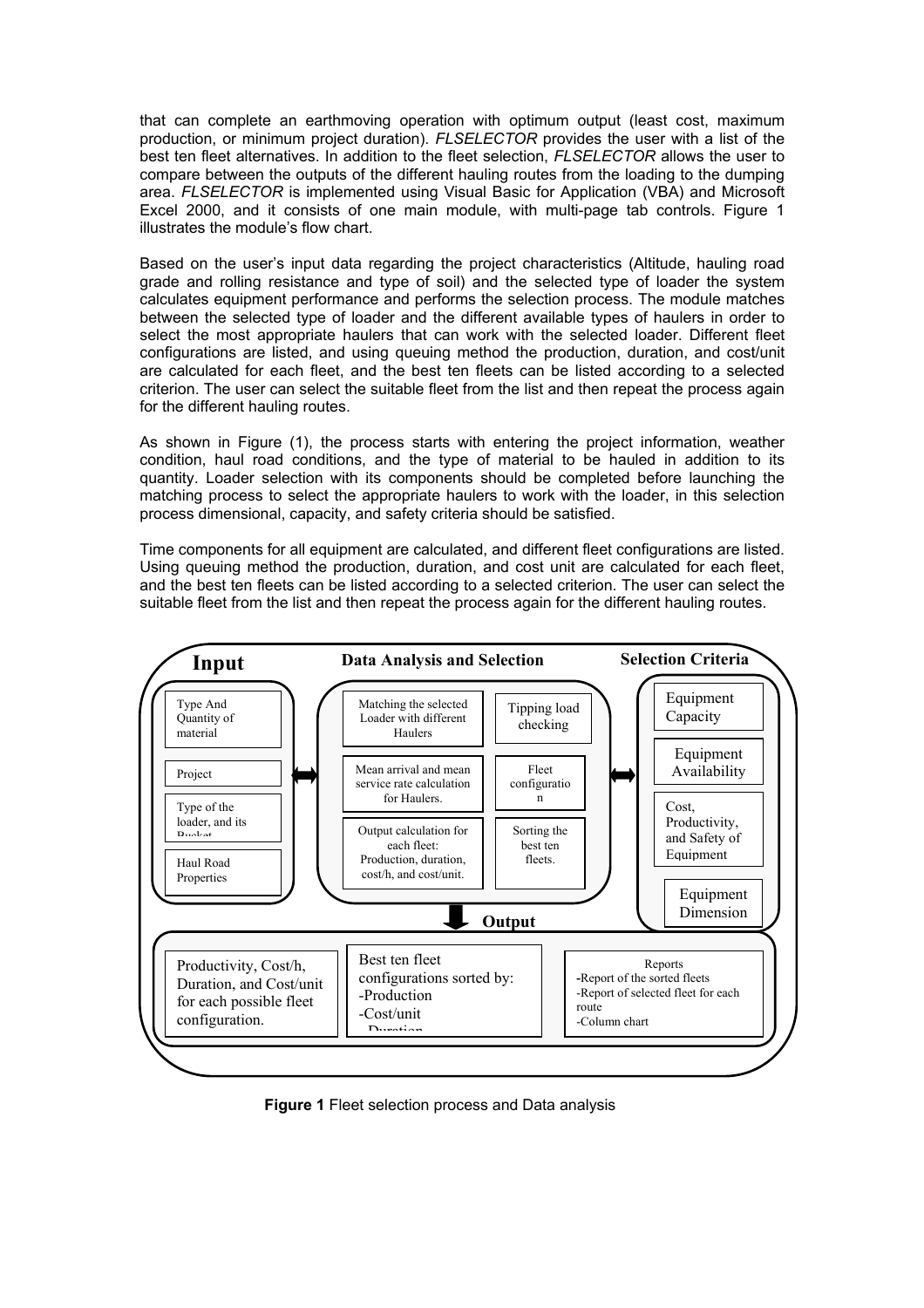#### **Equipment Selection**

I*FLSELECTOR* is capable of automatically select a fleet of equipment. After choosing the loader and specifying its bucket type, a set of selected matching haulers is automatically listed. Two criteria are taken in consideration when matching between loaders and haulers: 1) the ratio of the capacity of haulers to the capacity of loaders (3 to 6 Bucketfuls / Hauler); 2) the difference between the dumping height of loaders (The distance from the lowest point of the bucket to the ground at 45 degree discharging) and the loading height of haulers (The distance from the highest point of the sideboard of the hauler to the ground). Figure (2) shows the flow chart of the matching process.

#### **Haul-unit Speed Calculation**

The mathematical formula proposed by Hicks, (1993), has been adopted to calculate the hauler's speed for different road segments for both haul and return trips. This equation uses coefficients that are extracted from the performance chart of each hauler, the weight of the hauler, and the effective resistance (grade plus rolling) of the road segment.

The speed (velocity) of a hauler can be calculated using the following mathematical formula (Hicks, 1993):

$$
V_h = K_o [0.01 C_f (W_e + U_w B) G_o]^{n'}
$$

Four factors that affect the hauler performance (speed) are taken in consideration in *FLSELECTOR*: 1) the Traction force between the hauler's wheels and the road surface, 2) Effective resistance of the road segment (grade plus rolling), 3) speed correction that depends on the hauler's wheel diameter and 4) altitude effect*.*

#### **Production Loss**

The potential production of loading and hauling equipment is generally much higher than the achieved on a long-term basis. In the proposed model the loss in production is considered to be due to:

- Weather condition
- Operator efficiency
- Equipment availability

#### **Haul-unit performance**

Instead of using performance charts for determining haul-unit performance, an equation presented by (Hicks, 1996) is adopted. The advantages for using the equation are: (1) It is suitable and very easy to program for computer applications; (2) it is much faster than using the alignment charts when computing speeds; (3) it is not prone to alignment-chart measurement errors; and (4) it does not require continuous access to specifications.

The performance equation used to calculate the speed of the hauler is:

$$
V = K_{\rm o} [0.01 \, C_{\rm f} (W_{\rm e} + U_{\rm w} B) \, G]^{\rm n}
$$

Where V = haul-unit speed (km/hr);  $K_0$  = a coefficient determined by regression analysis;  $C_f$  = units conversion factor;  $W_e$  = empty weight of haul unit (t or kip[mass]);  $U_w$  = bank unit weight of material (t/m<sup>3</sup> or yd<sup>3</sup>);  $\vec{B}$  = bank carrying capacity of haul unit (m<sup>3</sup> or yd<sup>3</sup>);  $G$  = effective resistance (grade plus rolling) (%);  $n = an$  exponent determined by regression analysis;  $F =$ haul unit manufacturer's rated rim pull (KN); and RP = rim pull (KN).

#### **Output calculation**

Equipment matching is achieved based on their operating cost, so as to produce an operation of minimum total cost per unit output or production.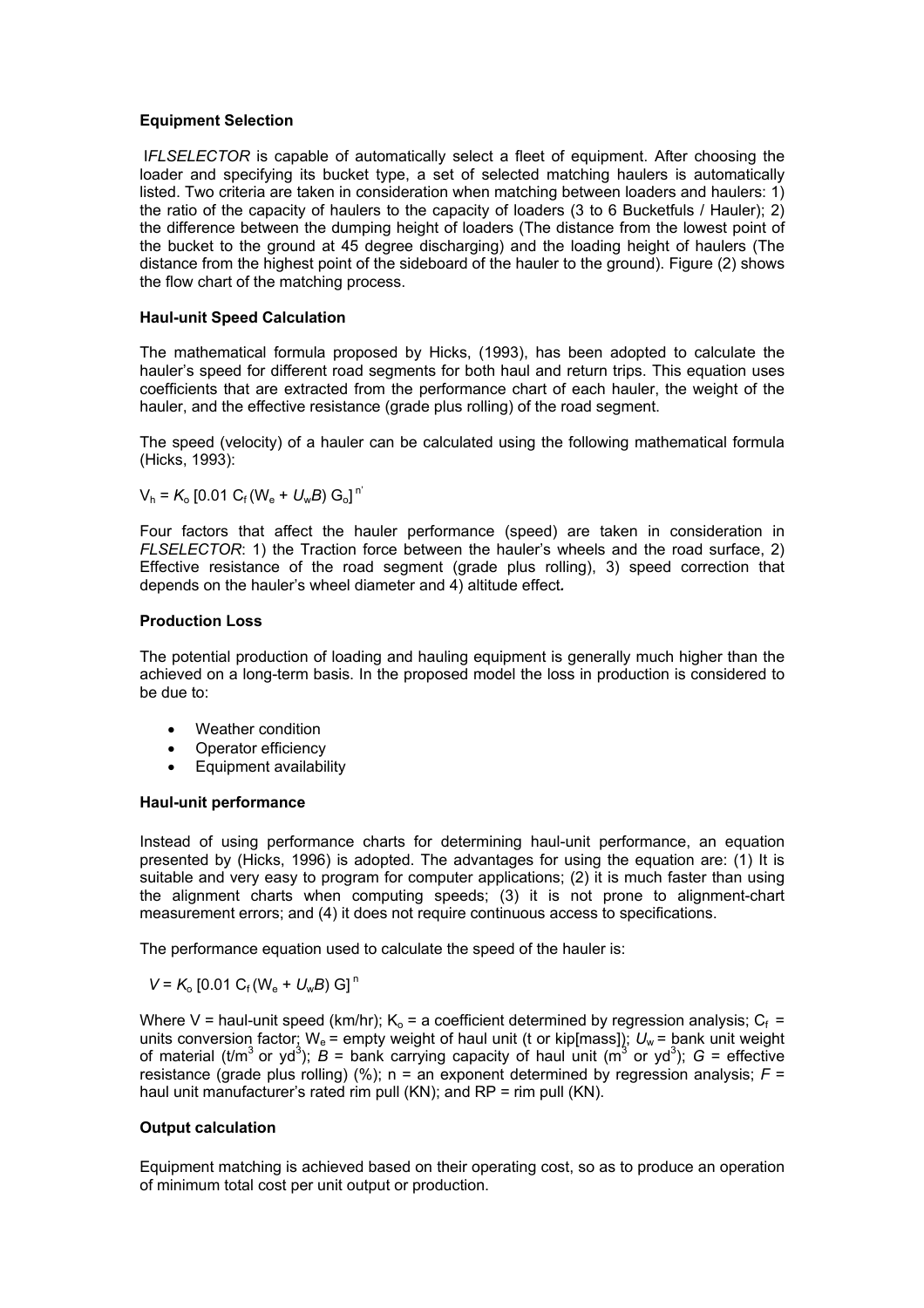For an operation involving c loader and K trucks, the total operating cost is

 $cC_1 + C_2K$ 

Where C1 is the cost per hour of the loader and  $C_2$  is the cost per hour of a truck. Both costs include those of the operators, maintenance, ownership cost and other charges. For an operation output of  $\mu$ η, the production per hour is  $\mu$  η C in units of



**Figure 2** Flow chart of the equipment matching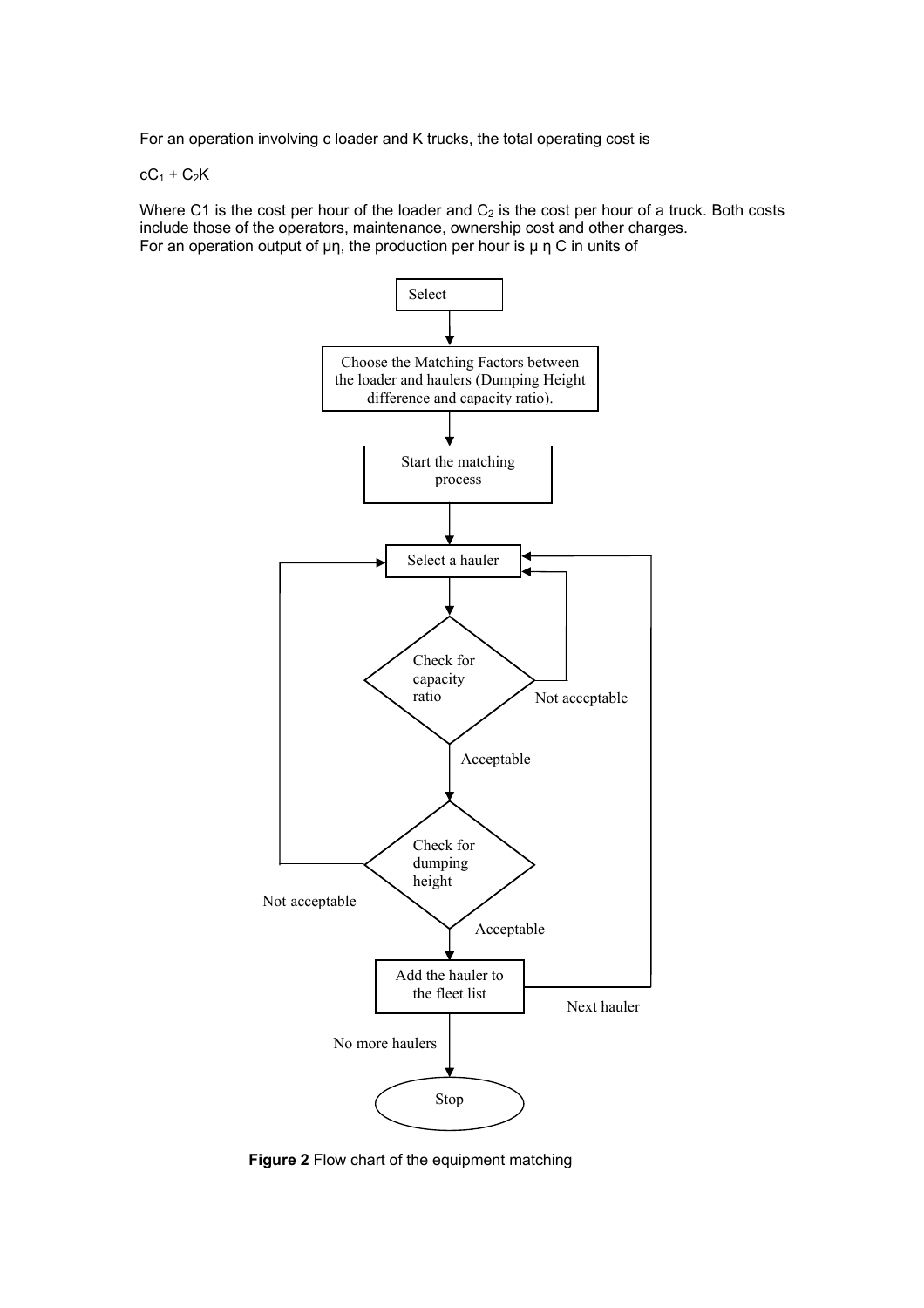cubic meters (or tones) per hour. Here the  $\mu$  is in units of trucks per hour and C, the capacity of a truck is in units of cubic meters (or tones) per truck.

The total cost per cubic meter of earth moved is then

$$
C_t = \frac{cC_1 + C_2K}{\mu \eta C}
$$

FLSELECTOR considers all the possible alternatives of hauler distribution. It is noticeable that the number of fleets can be very huge (for 3-type haulers it may exceed 2500 different fleets). These fleets will be listed in order, so that they start with all the one-server fleets and their possible configuration and end with the three server ones.

To limit the number of alternative loader-truck configurations, the optimal number of trucks will be close to the case where the production or cycle times of the loader matches the production or cycle times of the trucks. For the deterministic case, the service time is  $1 / \mu$  and the back cycle time is 1 / λ. For K` trucks traveling and 1 in service (that is the total number of trucks,  $K = K + 1$ ), then the production is matched when

$$
1/\lambda = K'(1/\mu) \quad \text{or} \quad K = \mu/\lambda
$$

and the total number or trucks,  $K = K + 1 = \mu / \lambda + 1$ . that is,  $K = \mu / \lambda + 1$  and the optimum number of trucks should be in range of  $K - 1$  to  $K + 1$ .

#### **Heterogeneity**:

In practice not all the trucks that are used in the same operation have identical characteristics and that is the case for the servers too. Construction and mining equipment organizations are usually forced to use whatever equipment is available.

 Such operations where the servers have different characteristics are referred to as having heterogeneous servers, and where the customers have different characteristics they are referred to as having heterogeneous population of customers.

In our methodology the heterogeneity will be limited to the customers only.

#### **Case example**

In order to demonstrate FLSELECTOR capabilities, a case example of a project was performed using a particular project's conditions. The results are compared with those of the conventional (deterministic) method solution.

The project requires moving 1,000,00 bcy (bank cubic yards) of earth. The material is dry, loose sand, weighting 2700 lb per bcy. The available borrow pit requires an average haul of 5500 ft where:

1350ft with average grade of 3%, average rolling resistance of 10%, coefficient of traction of 0.45 and maximum allowable speed of 45 mph.

3100 ft with average grade of 2%, average rolling resistance of 3%, coefficient of traction of 0.55 and maximum allowable speed of 50 mph.

1050ft with average grade of 4%, average rolling resistance of 10%, coefficient of traction of 0.36 and maximum allowable speed of 40 mph.

The earth will be excavated with a wheel loader 994. The average elevation of the project is 6300 ft above sea level. Weather condition is of Temperature equal to +5°F, Wind speed equal to 20 miles/hour, and no precipitation.

Operator efficiency will be equal to 85%. Loader availability is 78% and cost /h is \$185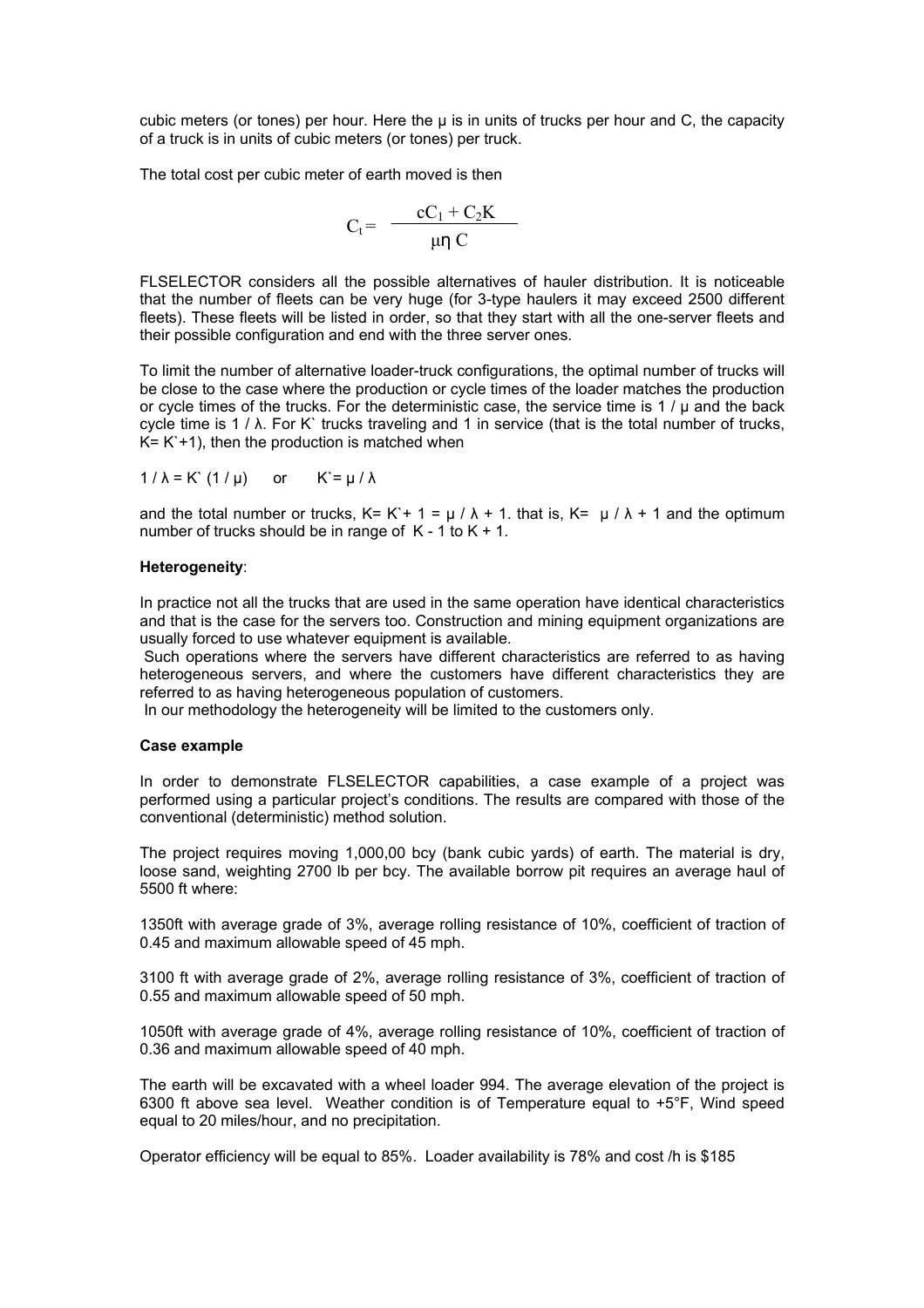As shown in the screen printout (table 1) the best fleet combination is 3 (994) loaders with 12 (985B) trucks, the sorting is according to the cost/unit. The outputs of the best fleets are:

| Production = 4652.08 t/h, Cost = $$1455/h$ , Duration = 26hrs, Cost/unit = 0.312 |  |  |  |
|----------------------------------------------------------------------------------|--|--|--|
|----------------------------------------------------------------------------------|--|--|--|

| Loader     | No. Loaders                          | 785B    | Trucks<br>789B | FL Production (T) Cost/h (\$) Duration (h) Cost/Linit (\$) |                     |                       |                |
|------------|--------------------------------------|---------|----------------|------------------------------------------------------------|---------------------|-----------------------|----------------|
| 994        |                                      | 12      |                | 4652.08                                                    | 1455                |                       | 0.312          |
| 994        | <b>00 00 00 00 00 00 00 00 00 00</b> | 13      | 001120120      | 4652.08                                                    | 1530                | 26<br>26              | 0.328          |
| 994        |                                      | $11\,$  |                | 4472.12                                                    | 1468                | 27                    | 0.328          |
| 994        |                                      | 12      |                | 4485.62                                                    | 1543                | 27                    | 0.343          |
| 994        |                                      | 10      |                | 4304.22                                                    | 1481                | æ                     | 0.344          |
| 994        |                                      | 14      |                | 4650.53                                                    | 1605                | 26                    | 0.345          |
| 994        |                                      | 13      |                | 4499.11                                                    | 1618                | 27                    | 0.359          |
| 994        |                                      | 11      |                | 4328.95                                                    | 1556                | 28                    | 0.359          |
| 994<br>994 |                                      | 9<br>15 |                | 4151.30<br>4650.53                                         | 1494<br>1680        | 30 <sub>2</sub><br>26 | 0.359<br>0.361 |
|            |                                      |         |                |                                                            |                     |                       |                |
|            |                                      |         |                |                                                            |                     |                       |                |
|            | <b>View Report</b>                   |         | Chart          |                                                            | <b>Select Fleet</b> |                       |                |

**Table 1** A Screen printout of the system

## **CONCLUSIONS**

This paper presented a computer model "*FLSELECTOR*" for equipment fleet selection for earthmoving operations using queuing theory models of the form (M/E*<sup>l</sup>* /c)/K. The developed system is designed to assist engineers, owners, and contractors for earthmoving projects in selecting the best equipment fleet that can complete the task in minimum time, total cost, or cost per unit. It also provides fleet production rates, project duration, and cost/unit for each fleet. In addition an output report for this list with the option of column charts is available. Users can compare between the productions of different routes. Data on stored equipment can be extended in order to use customized equipment in the fleet selection.

## **REFERENCES**

El-Moslmani, K 2002 " Fleet Selection using Queuing theory" MASc thesis, department of Building, Civil and Environmental Engineering, Concordia University, Canada.

Alkass, S., and Harris, F., (1989) "Expert System for Earthmoving Equipment Selection in Road Construction" *J. Constr. Engrg. And Mgmt*., ASCE, 114(3), 426-440.

Amirkhanian, S. N., and Baker, N. J., (1992) "Earth-Moving Operations" *J. Constr. Engrg. And Mgmt*., ASCE, 118(2), 318-331.

Carmichael, D. G., (1986) "Shovel-truck queues: a reconciliation of theory and practice" *Constr. Mgmt. And Economics*, 4, 161-177.